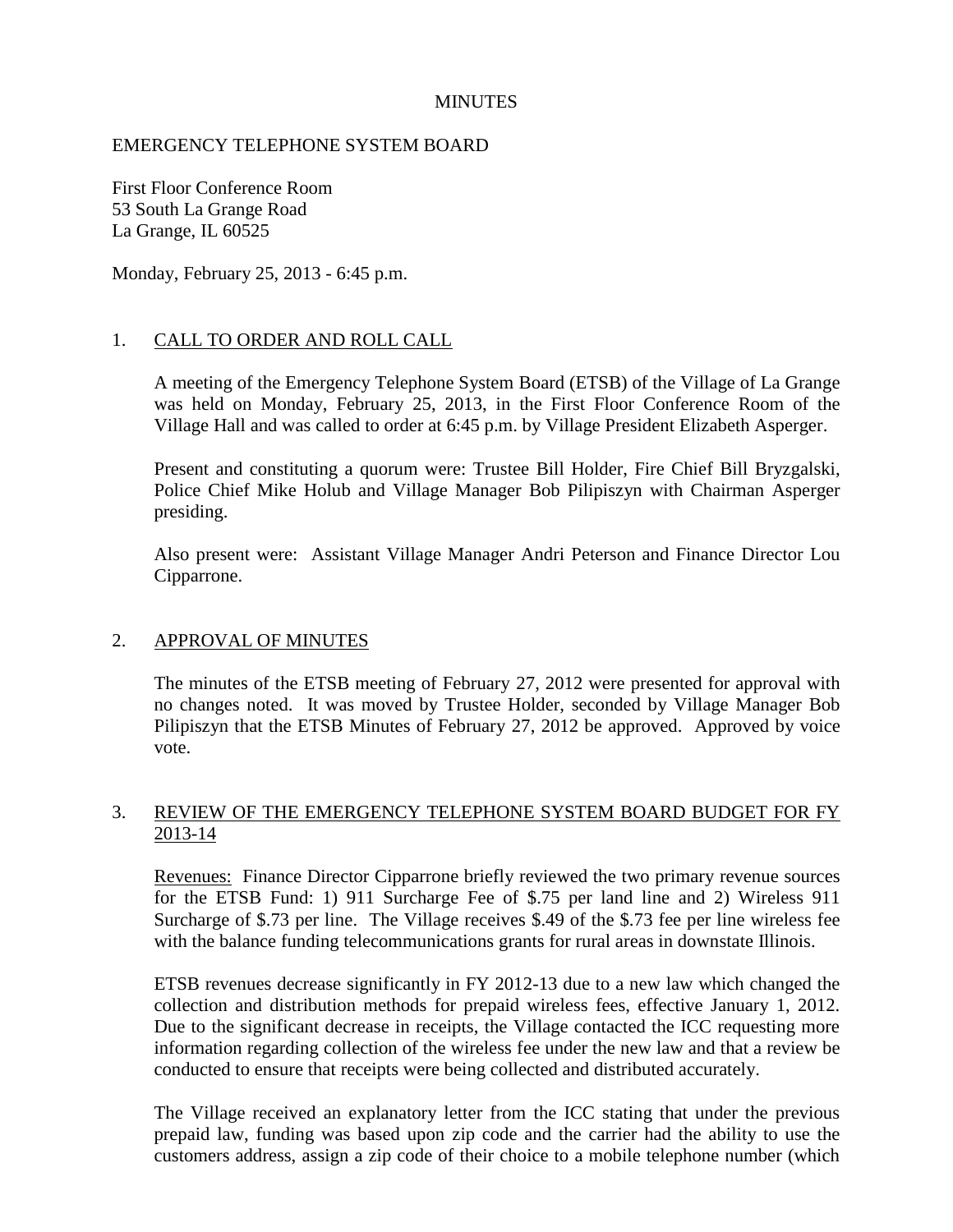often meant all money for a prefix would end up on one zip code) or to use the zip code of the point of sale; which led to high concentration of funds in a small number of systems.

Under the old law, La Grange was collected prepaid fees from approximately 23,000 lines in the 60525 zip code. With a population of 15,500, we were receiving funds for approximately 1.5 prepaid wireless phone lines for every person within the Village, with a state average of .8 lines per person.

Prepaid fees are now distributed based upon the ratio of post-paid customers within the municipality. Post-paid customers are wireless subscribers who pay a monthly bill for their wireless service (versus prepaid in which subscribers buy minutes in advance for their service). The new law has no impact on the 911 post-paid wireless surcharge.

The ICC also noted that revenue from the prepaid surcharge is down significantly under the new law. It was also reported that the ICC and IDOR will continue to monitor the situation and keep counties and municipalities informed on subsequent collections.

Due to the significant decrease in prepaid wireless fees, beginning in FY 2013-14 the transfer to ERF for the future replacement of 911 equipment has been eliminated, and the transfer to the General Fund for personnel costs attributable directly to the operation of the emergency telephone system has been reduced.

These adjustments to the ETSB budget will extend the fund's reserves, during which time the technical study to examine operational, capital, financial and governance issues relating to a combined dispatch center is being completed, evaluated and implemented. Approximately \$450,000 of reserve funds remain available within ERF for potential costs associated with consolidated dispatch and/or the future replacement of 911 equipment.

Chief Holub also reported that the sunset date for the wireless 911 surcharge has been extended to August 2013. This date has been amended legislatively twice and it will need to be amended again in order to keep the surcharge active. New State legislation is currently in committee which would extend the collection of the wireless fee to 2019. However, if the wireless 911 surcharge is not renewed, the Village may need to consider a referendum to increase the landline surcharge to fund future ETSB expenditures.

Grants: The Village was awarded federal funding to enhance law enforcement technology and equipment including the next phase of 911 services and digital mapping. The grant funds were allocated as follows: \$75,000 for enhanced 911 services and \$25,000 for digital mapping. As the implementation of the Geographical Information System (GIS), which includes the digital mapping component of the enhanced 911 systems, was postponed due to budgetary constraints, the Village has been awarded a three-year extension to complete the project in order to receive the full amount of the grant. For budgetary purposes, receipt of the federal funds is reflected in FY 2014-15.

Expenses: Finance Director Cipparrone briefly reviewed the various routine operating expenditures within the fund.